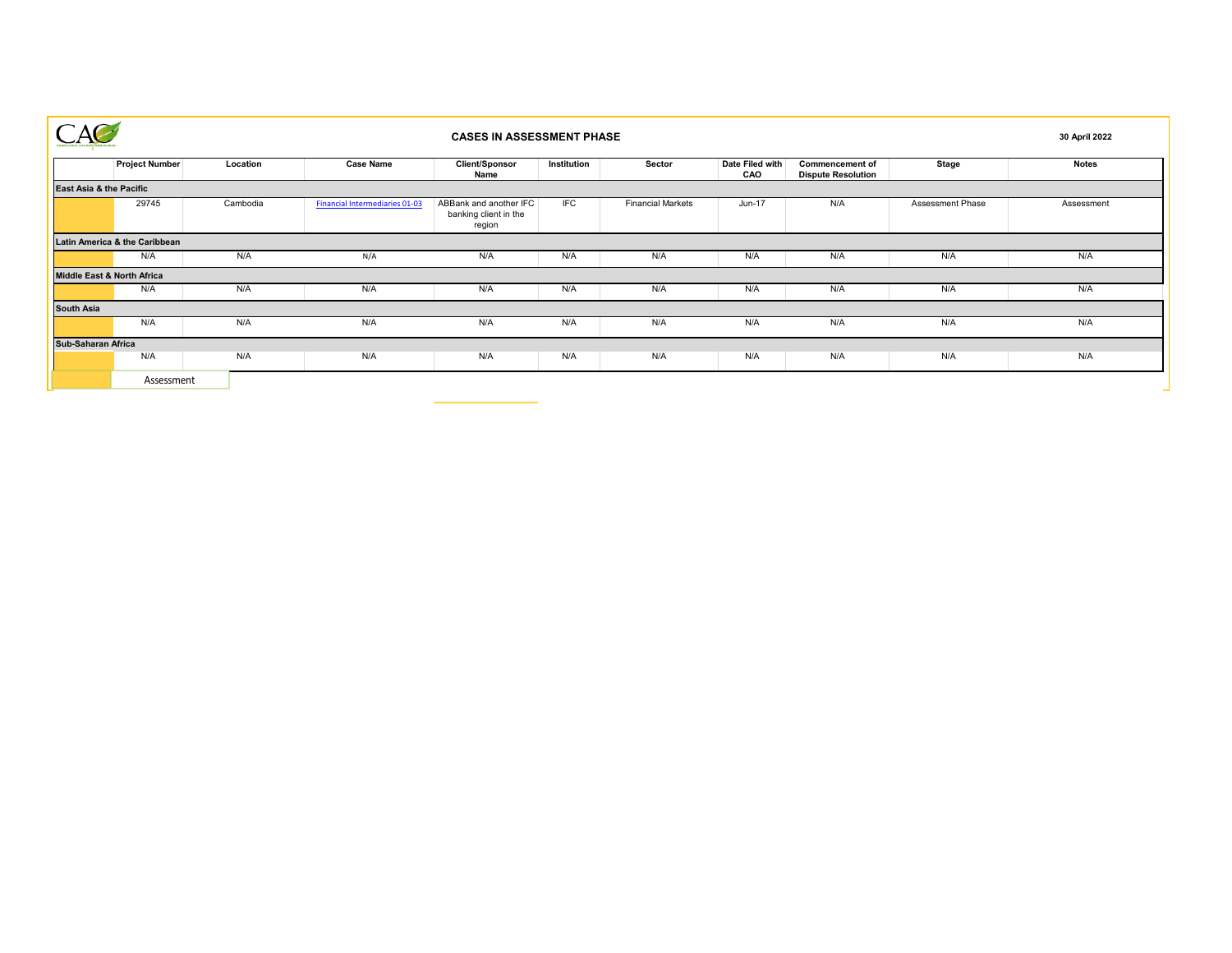| East Asia & The Pacific<br>37920, 41043,<br>Cambodia<br>39020, 38038 |                                                                                                     | <b>Client Name</b>                                                                                                                                                                 | Institution                                                                                                                                                                      | Sector                                        | Date Filed with<br>CAO                              | <b>Commencement of</b><br><b>Dispute Resolution</b> | <b>Stage</b>                                | <b>Notes</b>                                                                      |
|----------------------------------------------------------------------|-----------------------------------------------------------------------------------------------------|------------------------------------------------------------------------------------------------------------------------------------------------------------------------------------|----------------------------------------------------------------------------------------------------------------------------------------------------------------------------------|-----------------------------------------------|-----------------------------------------------------|-----------------------------------------------------|---------------------------------------------|-----------------------------------------------------------------------------------|
|                                                                      |                                                                                                     |                                                                                                                                                                                    |                                                                                                                                                                                  |                                               |                                                     |                                                     |                                             |                                                                                   |
|                                                                      | TPBank and VPBank-01/Ratanakiri                                                                     | TPBank and VPBank                                                                                                                                                                  | <b>IFC</b>                                                                                                                                                                       | <b>Commercial Banking</b>                     | Mar-19                                              | $Jan-20$                                            | <b>Dispute Resolution</b>                   | Dispute resolution process                                                        |
|                                                                      | Province                                                                                            |                                                                                                                                                                                    |                                                                                                                                                                                  |                                               |                                                     |                                                     |                                             | (Merged with VEIL II-01)                                                          |
| 20926<br>Cambodia                                                    | VEIL II-01/Ratanakiri Province                                                                      | Dragon Capital Group                                                                                                                                                               | <b>IFC</b>                                                                                                                                                                       | F1                                            | Feb-14                                              | May-14                                              | <b>Dispute Resolution</b>                   | Dispute resolution process<br>(Merged with TPBank and VPBank-01)                  |
| 32208<br>Indonesia                                                   | Wings-01/ Long Beluah and Long                                                                      | <b>Wings Group</b>                                                                                                                                                                 | <b>IFC</b>                                                                                                                                                                       | Agribusiness                                  | <b>Nov-18</b>                                       | Sep-19                                              | <b>Dispute Resolution</b>                   | Dispute resolution process                                                        |
|                                                                      |                                                                                                     |                                                                                                                                                                                    |                                                                                                                                                                                  |                                               |                                                     |                                                     |                                             |                                                                                   |
|                                                                      |                                                                                                     |                                                                                                                                                                                    |                                                                                                                                                                                  |                                               |                                                     |                                                     |                                             | Dispute resolution process                                                        |
| 32024, 35062,<br>33596, 27615,                                       |                                                                                                     | and Hamkor Bank                                                                                                                                                                    |                                                                                                                                                                                  |                                               |                                                     |                                                     |                                             |                                                                                   |
| Latin America & The Caribbean                                        |                                                                                                     |                                                                                                                                                                                    |                                                                                                                                                                                  |                                               |                                                     |                                                     |                                             |                                                                                   |
| 43308                                                                | Brazil: Valor-01/                                                                                   | Valor Venture Partners<br>Management, LLC.                                                                                                                                         | <b>IFC</b>                                                                                                                                                                       | Venture Capital Fund                          | Mar-21                                              | Aug-21                                              | <b>Monitoring Phase</b>                     | Monitoring and implementation                                                     |
| 28492                                                                | Colombia: Algueria-01/Cajicá                                                                        | Alqueria                                                                                                                                                                           | <b>IFC</b>                                                                                                                                                                       | Agribusiness                                  | Apr-13                                              | Sep-13                                              | <b>Monitoring Phase</b>                     | Monitoring and implementation                                                     |
| 34687<br>Haiti                                                       | Grupo M and CODEVI II-01                                                                            | Grupo M and CODEVI II                                                                                                                                                              | <b>IFC</b>                                                                                                                                                                       | Garment and Apparel                           | Mar-20                                              | $Jan-21$                                            | <b>Dispute Resolution</b>                   | <b>Dispute Resolution</b>                                                         |
| 32253                                                                | Ingenio Montelimar-01/                                                                              | Corporacion Montelimar<br>SA                                                                                                                                                       | <b>IFC</b>                                                                                                                                                                       | Agribusiness                                  | Oct-15                                              | Feb-16                                              | <b>Monitoring Phase</b>                     | Monitoring and implementation                                                     |
|                                                                      |                                                                                                     |                                                                                                                                                                                    |                                                                                                                                                                                  |                                               |                                                     |                                                     |                                             |                                                                                   |
|                                                                      |                                                                                                     |                                                                                                                                                                                    |                                                                                                                                                                                  |                                               |                                                     |                                                     |                                             |                                                                                   |
|                                                                      |                                                                                                     |                                                                                                                                                                                    |                                                                                                                                                                                  |                                               |                                                     |                                                     |                                             | Monitoring and implementation                                                     |
|                                                                      | Yemen/HSA Foods 01                                                                                  | Group                                                                                                                                                                              |                                                                                                                                                                                  | <b>Grain Processing</b>                       |                                                     |                                                     | <b>Dispute Resolution</b>                   | Dispute resolution process                                                        |
|                                                                      |                                                                                                     |                                                                                                                                                                                    |                                                                                                                                                                                  |                                               |                                                     |                                                     |                                             |                                                                                   |
| 26014                                                                | <b>Guinea/ Nedbank Tier II-</b>                                                                     | Nedbank Group Ltd.                                                                                                                                                                 | <b>IFC</b>                                                                                                                                                                       | <b>Financial Markets</b>                      | Apr-17                                              | Dec-17                                              | <b>Dispute Resolution</b>                   | Dispute resolution process                                                        |
|                                                                      |                                                                                                     |                                                                                                                                                                                    |                                                                                                                                                                                  |                                               |                                                     |                                                     |                                             |                                                                                   |
|                                                                      |                                                                                                     | de Guinée (CBG)                                                                                                                                                                    |                                                                                                                                                                                  |                                               |                                                     |                                                     |                                             | Dispute resolution process                                                        |
| 29197                                                                | Togo LCT-02/Lomé                                                                                    | Société Lomé Container<br>Terminal                                                                                                                                                 | <b>IFC</b>                                                                                                                                                                       | Infrastructure                                | Feb-18                                              | Aug-18                                              | <b>Dispute Resolution</b>                   | Dispute resolution process                                                        |
| 32171                                                                | 02/Kenya                                                                                            | <b>Bridge International</b><br>Academies                                                                                                                                           | <b>IFC</b>                                                                                                                                                                       | <b>Education Services</b>                     | Feb-20                                              | Oct-20                                              | <b>Dispute Resolution</b>                   | Dispute resolution process                                                        |
|                                                                      | <b>Bridge International Academies-</b><br>03/Kenya                                                  | <b>Bridge International</b><br>Academies                                                                                                                                           | <b>IFC</b>                                                                                                                                                                       | <b>Education Services</b>                     | Feb-20                                              | $Jan-21$                                            | <b>Dispute Resolution</b>                   | Dispute resolution process                                                        |
| 32171<br>Kenya                                                       |                                                                                                     |                                                                                                                                                                                    |                                                                                                                                                                                  |                                               |                                                     |                                                     |                                             |                                                                                   |
|                                                                      | 38266, 30893,<br>Brazil<br><b>Middle East &amp; North Africa</b><br>32390<br>43466<br>34203<br>Togo | Lian<br>Uzbekistan<br>Colombia<br>Nicaragua<br><b>Montelimar Environs</b><br>Morocco<br>Zalagh-01/Tiddas<br>Yemen<br>Guinea<br>01/Kintinian<br>Guinea<br>CBG-01/Sangaredi<br>Kenya | Indorama Kokand/Hamkor Bank-01 Indorama Kokand Textile<br><b>ZALAR Holdings SA</b><br>Hayel Saeed Anam (HSA)<br>Compagnie des Bauxites<br><b>Bridge International Academies-</b> | IFC<br><b>IFC</b><br><b>IFC</b><br><b>IFC</b> | Manufacturing<br>Poultry Farming<br>All other metal | Jun-16<br>Mar-16<br>Apr-21<br>Feb-19                | Mar-18<br>Nov-16<br><b>Nov-21</b><br>Aug-19 | <b>Dispute Resolution</b><br><b>Monitoring Phase</b><br><b>Dispute Resolution</b> |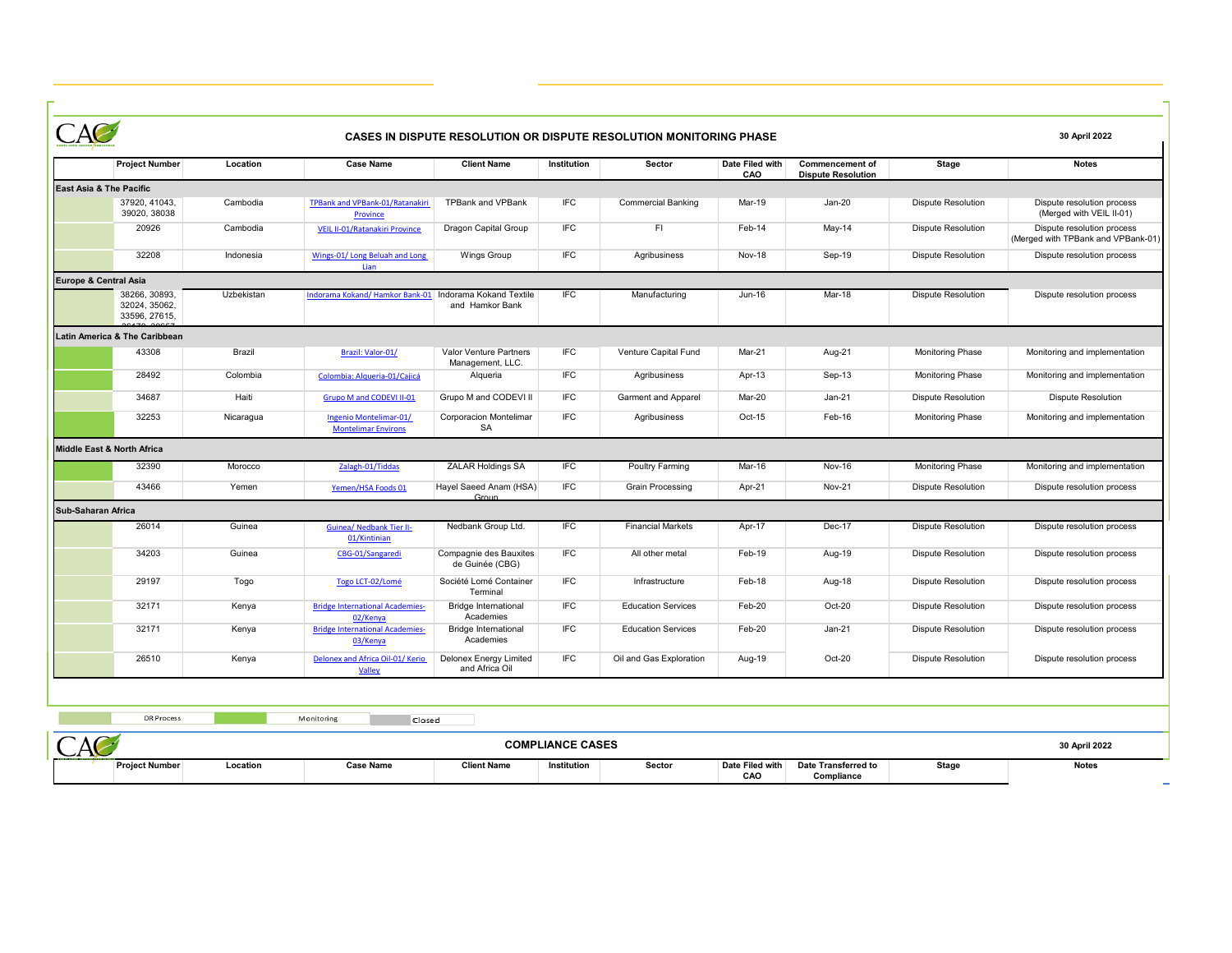| <b>East Asia &amp; The Pacific</b> |                                                       |             |                                                     |                                                       |            |                                                    |                     |               |               |                                                 |  |
|------------------------------------|-------------------------------------------------------|-------------|-----------------------------------------------------|-------------------------------------------------------|------------|----------------------------------------------------|---------------------|---------------|---------------|-------------------------------------------------|--|
|                                    | 35461                                                 | Indonesia   | <b>PSBC-01</b>                                      | Financial Intermediary                                | <b>IEC</b> | <b>Financial Markets</b>                           | Oct-19              | Jan-22        | Appraisal     | Appraisal                                       |  |
|                                    | 30235, 32853.<br>34115, 37489                         | Philippines | <b>Rizal Commercial Banking</b>                     | <b>Rizal Commercial Banking</b><br>Corporation (RCBC) | <b>IFC</b> | <b>Financial Markets</b>                           | Oct-17              | Oct-19        | Monitoring    | Monitoring                                      |  |
|                                    | <b>Corporation (RCBC)-01</b><br>Europe & Central Asia |             |                                                     |                                                       |            |                                                    |                     |               |               |                                                 |  |
|                                    | 30979                                                 | Albania     | Enso Albania-01/Lengarica                           | Enso Hydro                                            | IFC        | Renewable Energy                                   | Jun-15              | Feb-16        | Monitoring    | Closed                                          |  |
|                                    | 31990                                                 | Ukraine     | Axzon-01/Halych and Kalush                          | Axzon                                                 | <b>IFC</b> | Agribusiness                                       | Feb-14              | Mar-17        | Investigation | On Hold                                         |  |
|                                    | 34041                                                 | Ukraine     | MHP-01/Vinnytsia                                    | Myronivsky Khliboprodukt<br>Publichne AT              | <b>IFC</b> | Agribusiness                                       | Jun-18              | Jan-19        | Appraisal     | On Hold                                         |  |
|                                    | 33435, 37781,<br>601447                               | Georgia     | AGL-01/Makhalakidzeebi                              | Adjaristsqali Georgia LLC                             | <b>IFC</b> | Infrastructure                                     | Feb-18              | Nov-20        | Investigation | Investigation                                   |  |
|                                    | <b>MIGA</b><br>12315                                  |             |                                                     |                                                       |            |                                                    |                     |               |               |                                                 |  |
|                                    | Latin America & The Caribbean                         |             |                                                     |                                                       |            |                                                    |                     |               |               |                                                 |  |
|                                    | 31632                                                 | Chile       | Alto Maipo-01/Cajon del Maipo                       | Alto Maipo SpA                                        | IFC        | Infrastructure                                     | Jan-17              | Oct-17        | Monitoring    | Monitoring<br>(Alto Maipo 01 & 02 merged)       |  |
|                                    | 31632                                                 | Chile       | Alto Maipo-02/Cajon del Maipo                       | Alto Maipo SpA                                        | <b>IFC</b> | Infrastructure                                     | $Jul-17$            | Dec-17        | Monitoring    | Monitoring<br>(Alto Maipo 01 & 02 merged)       |  |
|                                    | 26031                                                 | Guatemala   | CIFI-01/Santa Cruz                                  | CIFI                                                  | <b>IFC</b> | Infrastructure                                     | $Jul-15$            | May-16        | Monitoring    | Monitoring                                      |  |
|                                    | 31458                                                 | Guatemala   | Real LRIF-01/Coban                                  | Real LRIF                                             | <b>IFC</b> | Financial Intermediary                             | Oct-14              | Jun-15        | Monitoring    | Monitoring                                      |  |
|                                    | 602084                                                | Panama      | PL IV-01/Multiple Locations                         | <b>ETESA</b>                                          | <b>IFC</b> | <b>Advisory Services</b>                           | Jun-18              | Apr-19        | Investigation | Investigation Report Finalized                  |  |
|                                    | Middle East & North Africa                            |             |                                                     |                                                       |            |                                                    |                     |               |               |                                                 |  |
|                                    | 27022                                                 | Egypt       | Alex Dev-01/Wadi al-Qamar                           | Alexandria Development<br>Limited (ADL)               | <b>IFC</b> | Manufacturing                                      | Apr-15              | May-16        | Monitoring    | Monitoring                                      |  |
|                                    | 27022                                                 | Egypt       | Alex Dev Ltd-02/Beni Suef                           | Alexandria Development<br>Limited (ADL)               | <b>IFC</b> | Manufacturing                                      | Feb-17              | Jun-18        | Investigation | Investigation<br>(Alex Dev Ltd. 02 & 03 merged) |  |
|                                    | 27022                                                 | Egypt       | Alex Dev Ltd-03/Beni Suef                           | Alexandria Development<br>Limited (ADL)               | <b>IFC</b> | Manufacturing                                      | Apr-17              | Oct-17        | Investigation | Investigation<br>(Alex Dev Ltd. 02 & 03 merged) |  |
|                                    | 35349                                                 | Jordan      | Daehan Wind Power Company -<br>01/Tafila            | Daehan Wind Power<br>Company                          | <b>IFC</b> | Wind Power - Renewable<br><b>Energy Generation</b> | <b>Jun-20</b>       | $Dec-20$      | Appraisal     | Appraisal                                       |  |
|                                    | 39339                                                 | Jordan      | Masdar Baynouna-01/East Amman                       | Masdar Jordan                                         | <b>IFC</b> | Solar - Renewable Energy<br>Generation             | Feb-20              | Sep-20        | Appraisal     | Appraisal                                       |  |
| <b>South Asia</b>                  |                                                       |             |                                                     |                                                       |            |                                                    |                     |               |               |                                                 |  |
|                                    | 26237                                                 | India       | India Infrastructure Fund-<br>01/Dhenkanal District | India Infrastructure Fund                             | <b>IEC</b> | Finance & Insurance                                | Apr-11              | Mar-13        | Monitoring    | Monitoring                                      |  |
|                                    | 25074                                                 | India       | Tata Tea-01/CAO Vice President<br><b>Request</b>    | Tata Tea                                              | <b>IFC</b> | Agribusiness                                       | CAO VP<br>Initiated | May-12        | Monitoring    | Monitoring<br>(Tata Tea 01 & 02 merged)         |  |
|                                    | 25074                                                 | India       | TataTea-02/Assam                                    | <b>Amalgamated Plantations</b><br>Private Limited     | <b>IFC</b> | Agribusiness                                       | Feb-13              | <b>Nov-13</b> | Monitoring    | Monitoring<br>(Tata Tea 01 & 02 merged)         |  |
|                                    | 25797                                                 | India       | Tata Ultra Mega-01/Mundra and<br>Anjar              | Coastal Gujarat Power<br>Limited                      | <b>IFC</b> | Power                                              | Jun-11              | Feb-12        | Monitoring    | Monitoring<br>(Tata Ultra Mega 01 & 02 merged)  |  |
|                                    | 25797                                                 | India       | Tata Ultra Mega-02/Tragadi Village                  | Coastal Gujarat Power<br>Limited                      | <b>IFC</b> | Power                                              | Apr-16              | May-17        | Monitoring    | Monitoring<br>(Tata Ultra Mega 01 & 02 merged)  |  |
|                                    | 34628                                                 | India       | India / Shapoorji Pallonji-01/Pune                  | Shapoorji Pallonji                                    | <b>IFC</b> | <b>Construction and Real Estate</b>                | Dec-20              | Oct-21        | Appraisal     | Deferred                                        |  |
|                                    | 36008                                                 | Pakistan    | Karot Hydro-02/Jhelum River                         | Karot Power Company<br>Limited (KPCL)                 | <b>IFC</b> | Infrastructure                                     | Aug-19              | $Dec-20$      | Investigation | Investigation<br>(Karot 02 & Karot 03 merged)   |  |
|                                    | 36008                                                 | Pakistan    | Karot Hydro-03/Jhelum River                         | Karot Power Company<br>Limited (KPCL)                 | <b>IFC</b> | Infrastructure                                     | <b>Jul-20</b>       | Apr-21        | Investigation | Investigation<br>(Karot 02 & Karot 03 merged)   |  |
| <b>Sub-Saharan Africa</b>          |                                                       |             |                                                     |                                                       |            |                                                    |                     |               |               |                                                 |  |
|                                    | 33385                                                 | Kenya       | Bidco Bev. & Det.-01/Thika                          | <b>Bidco Africa Limited</b>                           | <b>IFC</b> | Manufacturing                                      | Jun-16              | Dec-16        | Monitoring    | Monitoring<br>(Bidco 01 & 04 merged)            |  |
|                                    | 33385                                                 | Kenya       | Bidco Bev. & Det.-04/Thika                          | <b>Bidco Africa Limited</b>                           | <b>IFC</b> | Manufacturing                                      | May-17              | Mar-18        | Monitoring    | Monitoring<br>(Bidco 01 & 04 merged)            |  |
|                                    | 32171                                                 | Kenya       | <b>Bridge International Academies-</b><br>01/Kenya  | New Globe Schools Inc.                                | <b>IFC</b> | <b>Education Services</b>                          | Jul-18              | Apr-19        | Investigation | Investigation                                   |  |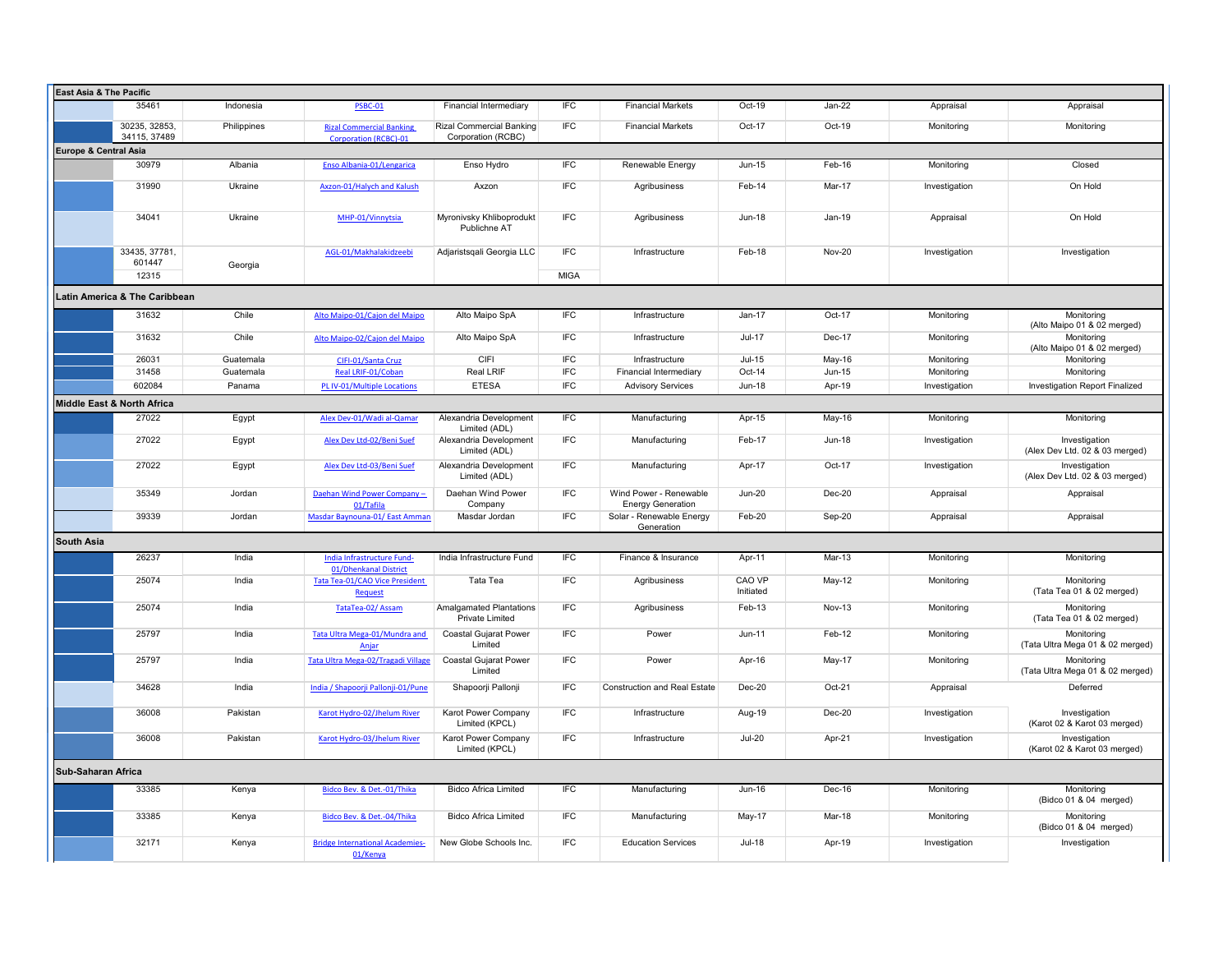|                      | 32171                        | Kenya         | <b>Bridge International Academies-</b><br>04/Kenya           | New Globe Schools Inc.                          | <b>IFC</b>  | <b>Education Services</b> | Sep-20 | Sep-20   | Investigation | Investigation initiated by CAO DG               |
|----------------------|------------------------------|---------------|--------------------------------------------------------------|-------------------------------------------------|-------------|---------------------------|--------|----------|---------------|-------------------------------------------------|
|                      | 26510                        | Liberia       | <b>Salala Rubber Corporarion (SRC)-</b><br>01/Margibi & Bong | Salala Rubber<br>Corporation (SRC)              | <b>IFC</b>  | <b>Natural Fibers</b>     | May-19 | Mar-20   | Investigation | Investigation                                   |
|                      | 30967, 40420                 | Nigeria       | Eleme Fertilizer-01/Port Harcourt                            | Indorama Eleme Fertilizer<br>and Chemicals Ltd. | <b>IFC</b>  | Chemicals                 | Apr-18 | Feb-19   | Monitoring    | Monitoring                                      |
|                      | 24803                        | South Africa  | Lonmin-02/Marikana                                           | Lonmin Platinum Group<br><b>Metals Project</b>  | <b>IFC</b>  | Mining                    | Jun-15 | $May-17$ | Investigation | Investigation                                   |
|                      | 29197                        | Togo          | Togo LCT-01/Lomé                                             | Société Lomé Container<br>Terminal              | <b>IFC</b>  | Infrastructure            | Mar-15 | Aug-15   | Monitoring    | Monitoring                                      |
|                      | 24408 (IFC) &<br>6732 (MIGA) | Uganda        | Bujagali Energy - 04/Bujagali                                | Bujagali Energy Ltd                             | <b>IFC</b>  | Infrastructure            | Mar-11 | Dec-13   | Monitoring    | Monitoring                                      |
|                      |                              |               |                                                              | World Power Holdings                            | <b>MIGA</b> |                           |        |          |               | (Bujagali 04, 06, 07 & 08 merged)               |
|                      | 24408 (IFC) &<br>6732 (MIGA) | Uganda        | Bujagali Energy - 06/Bujagali                                | Bujagali Energy Ltd                             | <b>IFC</b>  | Infrastructure            | Apr-13 | Nov-14   | Monitoring    | Monitoring                                      |
|                      |                              |               |                                                              | World Power Holdings                            | <b>MIGA</b> |                           |        |          |               | (Bujagali 04, 06, 07 & 08 merged)               |
|                      | 24408 (IFC) &                | Uganda        | Bujagali Energy -07/Bujagali                                 | Bujagali Energy Ltd                             | <b>IFC</b>  | Infrastructure            | Feb-15 | May-16   | Monitoring    | Monitoring                                      |
|                      | 6732 (MIGA)                  |               |                                                              | <b>World Power Holdings</b>                     | <b>MIGA</b> |                           |        |          |               | (Bujagali 04, 06, 07 & 08 merged)               |
|                      | 24408 (IFC) &                | Uganda        | Bujagali Energy-08/Bujagali                                  | Bujagali Energy Ltd                             | <b>IFC</b>  | Infrastructure            | Jun-17 | Mar-18   | Monitoring    | Monitoring<br>(Bujagali 04, 06, 07 & 08 merged) |
|                      | 6732 (MIGA)                  |               |                                                              | World Power Holdings                            | MIGA        |                           |        |          |               |                                                 |
| <b>Multiregional</b> |                              |               |                                                              |                                                 |             |                           |        |          |               |                                                 |
|                      | Multi                        | World         | Financial Intermediaries-01/CAO VP                           | <b>IFC Financial Markets</b>                    | <b>IFC</b>  | Financial Intermediary    | CAO VP | $Jun-11$ | Monitoring    | Monitoring                                      |
| Appraisal            |                              | Investigation | Closed<br>Monitoring                                         |                                                 |             |                           |        |          |               |                                                 |